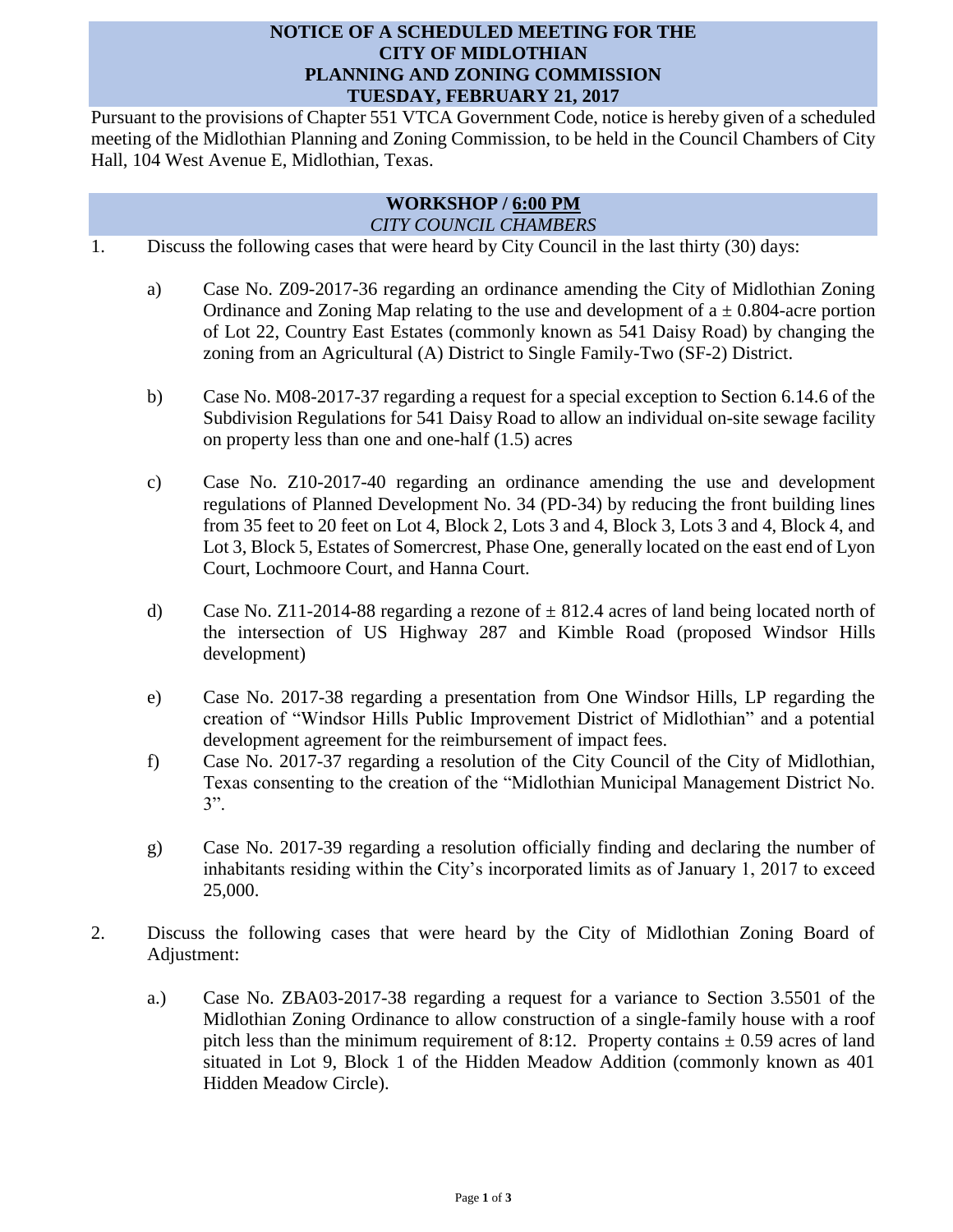3. Discuss proposed amendments to the Zoning Ordinance regarding Accessory Structures and related definitions.

## **PLANNING AND ZONING COMMISSION MEETING / 7:00 PM** *CITY COUNCIL CHAMBERS AGENDA ITEMS*

Call to Order and Determination of Quorum, Invocation and Pledge of Allegiance.

- **2017-001 Consider the minutes for the Planning and Zoning Commission meeting dated:**   $\bullet$  January 17, 2017
- **2017-002 Conduct a public hearing and consider a special exception to the Midlothian Subdivision Regulations, Section 6.16.1,** regarding driveway paving requirements, relating to the property located at 6620 V.V. Jones Road, property contains 20.0± acres out of the A.J. Rugley Survey, generally located 4,072 feet north of FM 875, in the City of Midlothian, Texas. (Case No. M09-2017-48).
- **2017-003 Conduct a public hearing and consider an ordinance to rezone from Planned Development No. 14 (PD-14) to a Planned Development District for Community Retail (CR),** including adoption of a conceptual site plan, detailed site plan, and building elevations relating to the use and development of Lot 1, Calvary Addition, (commonly known as 1591 S. 9th Street) generally located west of FM 663 and approximately 100 feet south of Lena Lane (Case No. Z13-2017-45).
- **2017-004 Conduct a public hearing and consider an ordinance amending the use and development regulations of Planned Development No. 26 (PD-26) for Community Retail (CR) and General Professional (GP) Uses** relating to the use and development of 3.54± acres in the John Sharkey Survey, Abst. No. 1065 and the R.M. Wyatt Survey, Abst. No. 1283, generally located 325 feet east of Walton Way on Main Street. (Case No. Z14- 2017-50)
- **2017-005 Conduct a public hearing and consider an ordinance amending the City of Midlothian Zoning Ordinance,** Section 3.5501 "Masonry Standards for Residential Districts" regarding approval of accent feature materials, authorizing use of standing seam roofs, and compliance with requirement for spacing of like building elevations; and Section 3.5502 "Procedure for Determining Alternative Exterior Materials (Residential)" By renaming the section and providing for approval of alternative roof pitches. (Case No. OZ06-2017-47)
- **2017-006 Discuss proposed amendments to the City of Midlothian Zoning Ordinance relating to accessory structures.**

## **MISCELLANEOUS DISCUSSION**

- Staff and Commissioner Announcements
- Adjourn